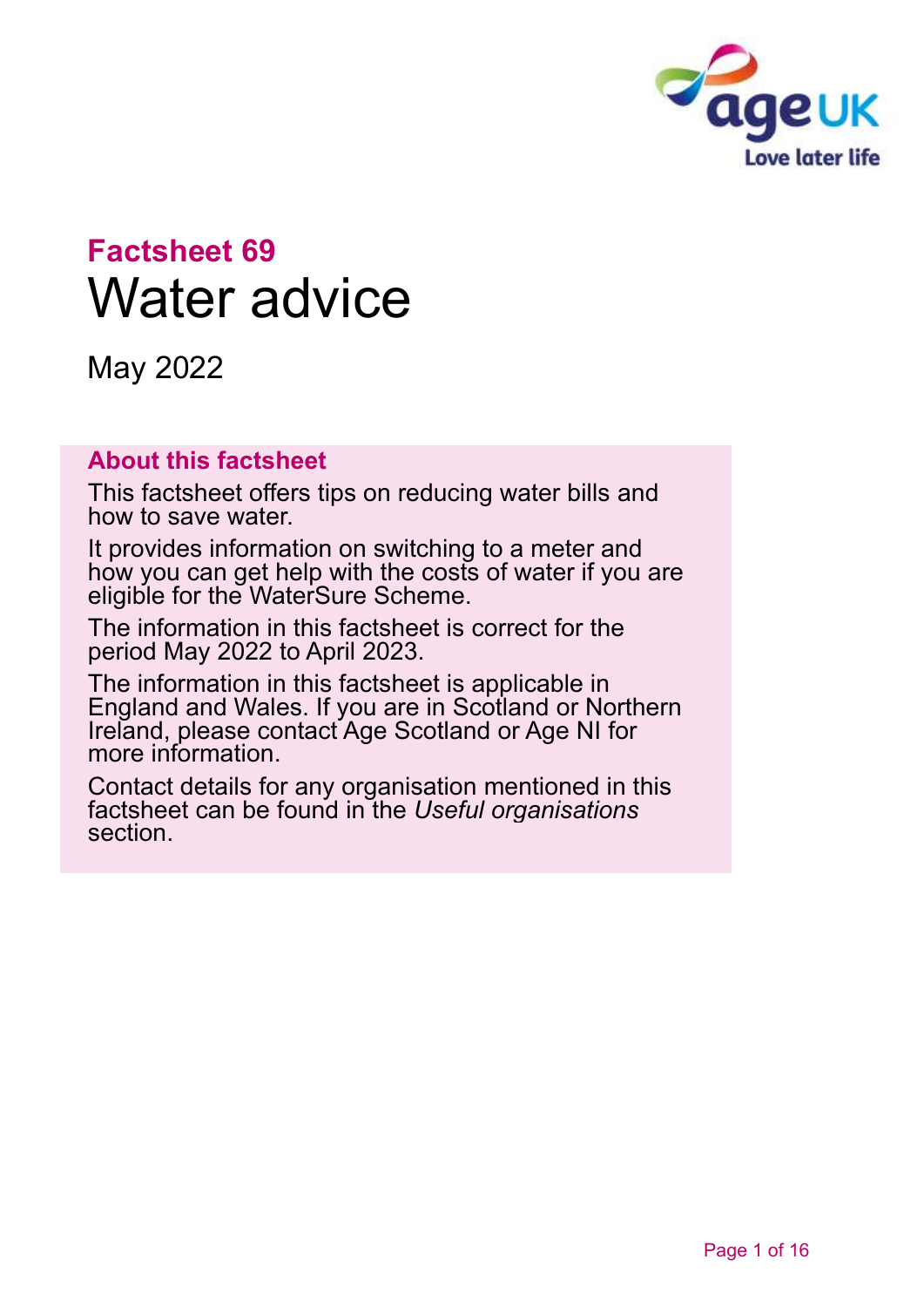## **Contents**

| 1 Introduction                                                                                                                                                                                                                                               | 3                                               |                                     |    |
|--------------------------------------------------------------------------------------------------------------------------------------------------------------------------------------------------------------------------------------------------------------|-------------------------------------------------|-------------------------------------|----|
| 2 Special discount and tariff schemes<br>3 Water arrears<br>4 WaterSure<br>5 Help from charitable trusts<br>6 Water resale<br><b>7</b> Additional support<br>8 Tips for saving water<br>9 Water meters<br>10 Repairing water leaks<br>11 Compulsory metering | 3<br>4<br>4<br>5<br>5<br>6<br>6<br>8<br>9<br>10 |                                     |    |
|                                                                                                                                                                                                                                                              |                                                 | 12 Surface water drainage           | 10 |
|                                                                                                                                                                                                                                                              |                                                 | 13 Temporary water use restrictions | 11 |
|                                                                                                                                                                                                                                                              |                                                 | Useful organisations                | 12 |
|                                                                                                                                                                                                                                                              |                                                 | Age UK                              | 15 |
|                                                                                                                                                                                                                                                              |                                                 | Support our work                    | 15 |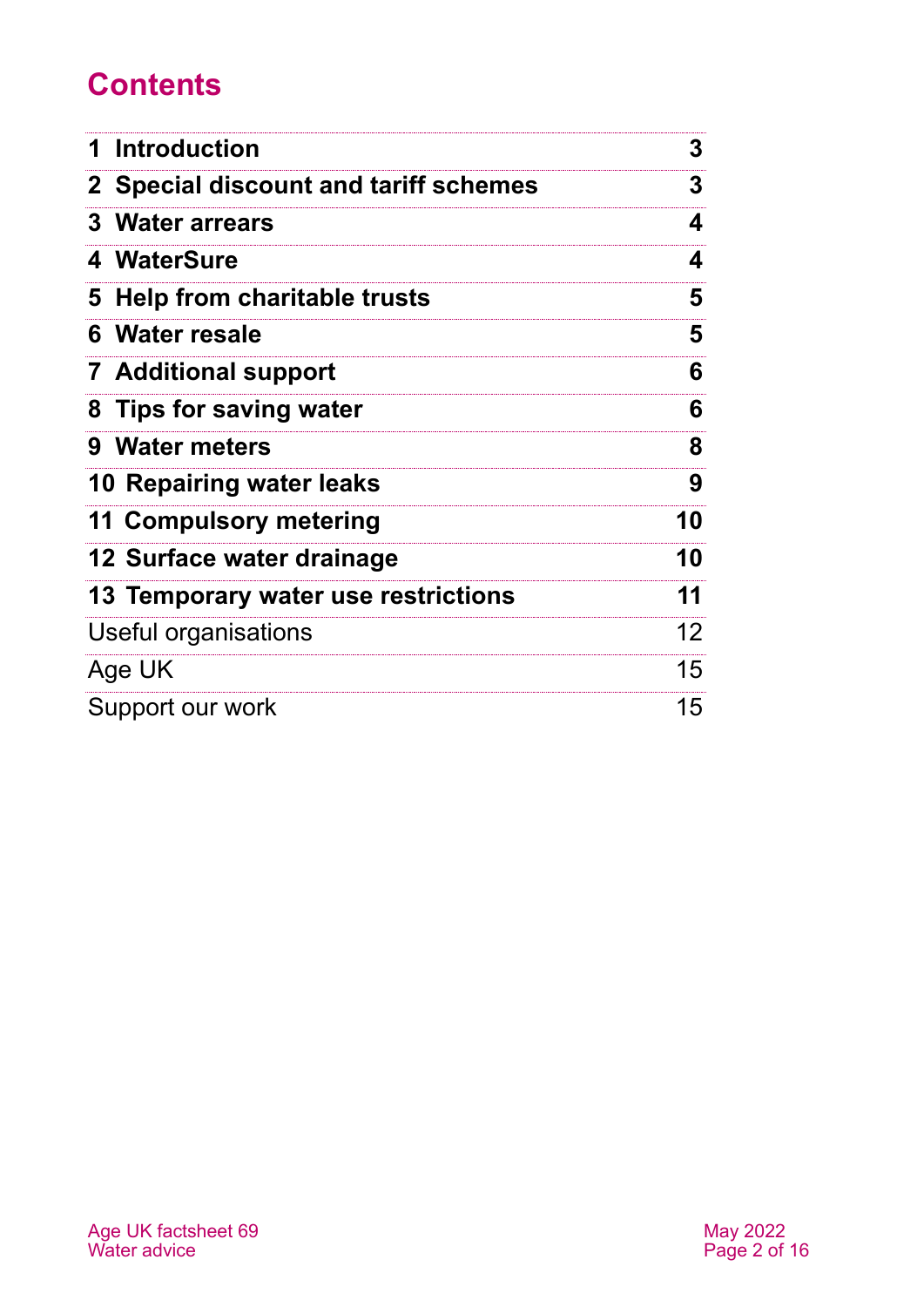## <span id="page-2-0"></span>**1 Introduction**

Saving water at home helps the environment and may help reduce your bills if you use a water meter. Saving hot water can also reduce energy bills.

You can only be supplied by your regional water company. You cannot change to another water supplier as the water industry is not deregulated in the same way as the gas and electricity industries.

If you are billed on rateable value of your home, your water charges are fixed. You may be able to save on bills by opting to have a free meter installed or by joining certain schemes or tariffs. You can save money on water in ways other than simply restricting your use of water.

## <span id="page-2-1"></span>**2 Special discount and tariff schemes**

Water companies offer a variety of discount schemes for certain customers. [Bristol Water](https://www.bristolwater.co.uk/low-income-pension-discount-form) and [Wessex](https://www.wessexwater.co.uk/your-account/help-paying/pension-credit-discount)  [Water](https://www.wessexwater.co.uk/your-account/help-paying/pension-credit-discount) offer discounts from your water bill if you receive Pension Credit (PC). [United Utilities](https://www.unitedutilities.com/my-account/your-bill/difficulty-paying-your-bill/how-we-can-help/) can limit bills to customers receiving PC and struggling to pay at £256.20 if you are single or £361.80 if you are a couple. [Northumbrian Water](https://www.nwl.co.uk/services/extra-support/financial-support/supportplus/) operate a scheme that can provide lower bills to customers who receive PC.

Other water companies have social tariffs offering reduced bills to customers who would otherwise struggle to pay. Schemes differ in terms of who is eligible and the assistance provided. The [CCW](https://www.ccwater.org.uk/households/help-with-my-bills/) website includes details of all schemes currently available and how to apply in England and Wales. See [www.ccwater.org.uk/households/help-with-my-bills/](http://www.ccwater.org.uk/households/help-with-my-bills/) for more information.

The [Welsh Water HelpU scheme](https://www.dwrcymru.com/en/My-Account/Helpu.aspx) can help with water bills if you receive a means-tested benefit like PC and your income is below a specific threshold. The threshold varies between £9,400 for a single person up to £15,600 for three or more people. If you are eligible, your water bill is capped at £250. This means you do not pay more than this amount for the year. See the [Welsh Water](http://www.dwrcymru.com/en.aspx) website

[www.dwrcymru.com/en/support-with-bills/helpu-tariff](http://www.dwrcymru.com/en/support-with-bills/helpu-tariff) for more information.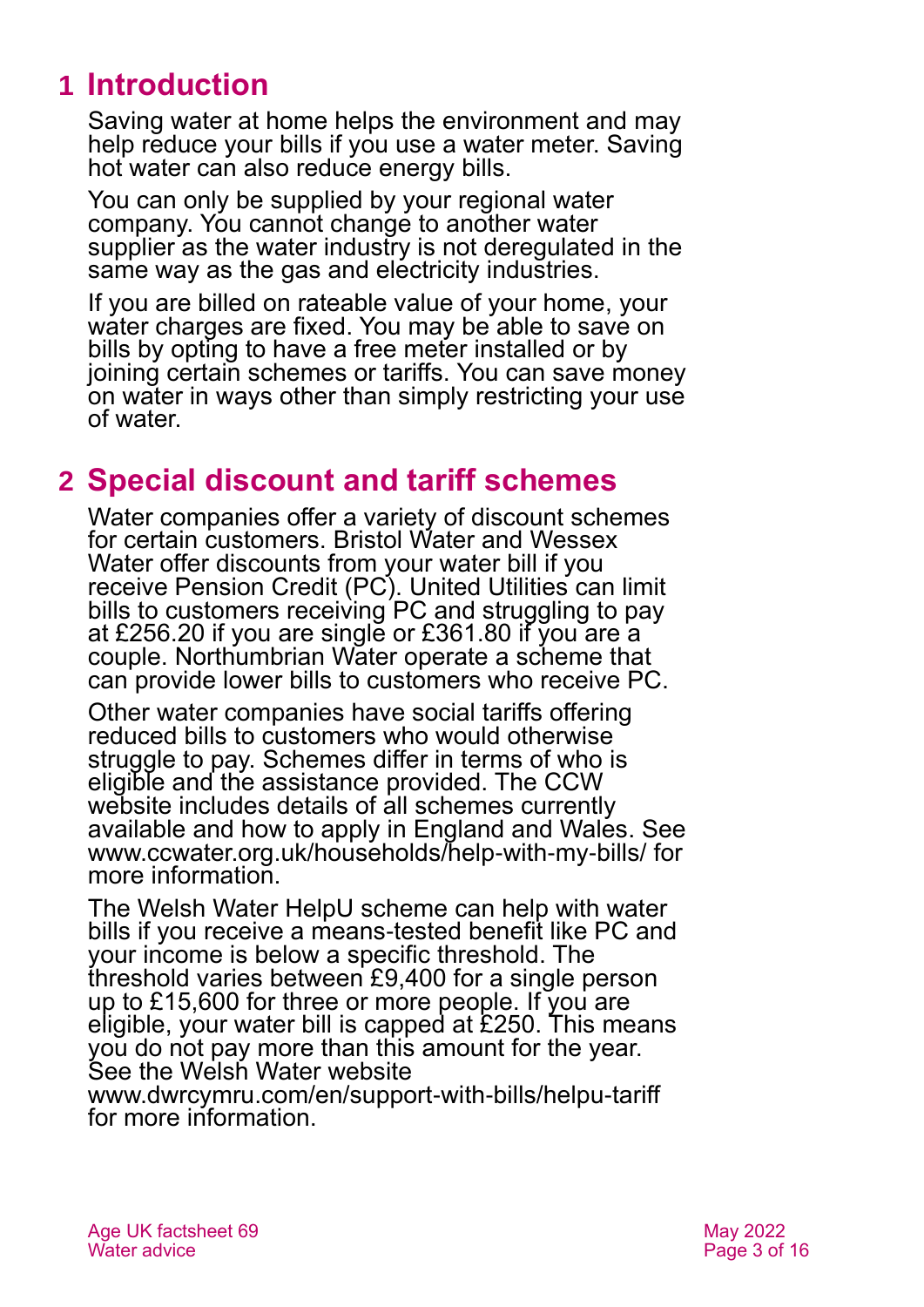## <span id="page-3-0"></span>**3 Water arrears**

Water companies are not allowed to disconnect you for water arrears. Instead, they may take court action to recover the debt. It can also harm your credit rating if you fall behind with payments. If you are struggling to pay your water bill, contact your water company to see how they can help. Each water company has a code of practice for customers owing money and can provide you with a copy.

Many offer budget schemes and hardship funds, which can help you clear your debt (see [section 5\)](#page-4-0). If you are a tenant, make sure you are charged the right amount of money for your water (see [section 6\).](#page-4-1)

If you are in arrears and claim certain benefits such as Pension Credit, you may be able to arrange to have regular payments ('*Water Direct*') from your benefits paid directly to your water company.

If you live in rented property, you may be liable to pay water charges as part of your rent. This is not covered by Housing Benefit or Universal Credit. If you are not able to pay your water charge element, you will be in rent arrears and your landlord can start eviction proceedings.

If you are not claiming any benefits but are struggling financially, get a benefit check. This is a calculation looking at whether you are entitled to benefits such as Pension Credit, Attendance Allowance or Personal Independence Payment. Contact [Age UK Advice](#page-14-1) or [Age Cymru Advice](#page-14-3) or your local Age UK or Age Cymru to get a benefit check.

### <span id="page-3-1"></span>**4 WaterSure**

[WaterSure](http://ccwater.custhelp.com/app/answers/detail/a_id/406) schemes offer help with the cost of your water supply. The criteria for the scheme are you must have a water meter and either someone in your household has a medical condition that causes significant extra water use, or you have three or more children under the age of 19 for whom you receive Child Benefit.

You must also receive at least one of the following benefits:

- ⚫ Pension Credit
- ⚫ Universal Credit

Age UK factsheet 69 May 2022 Water advice **Page 4 of 16**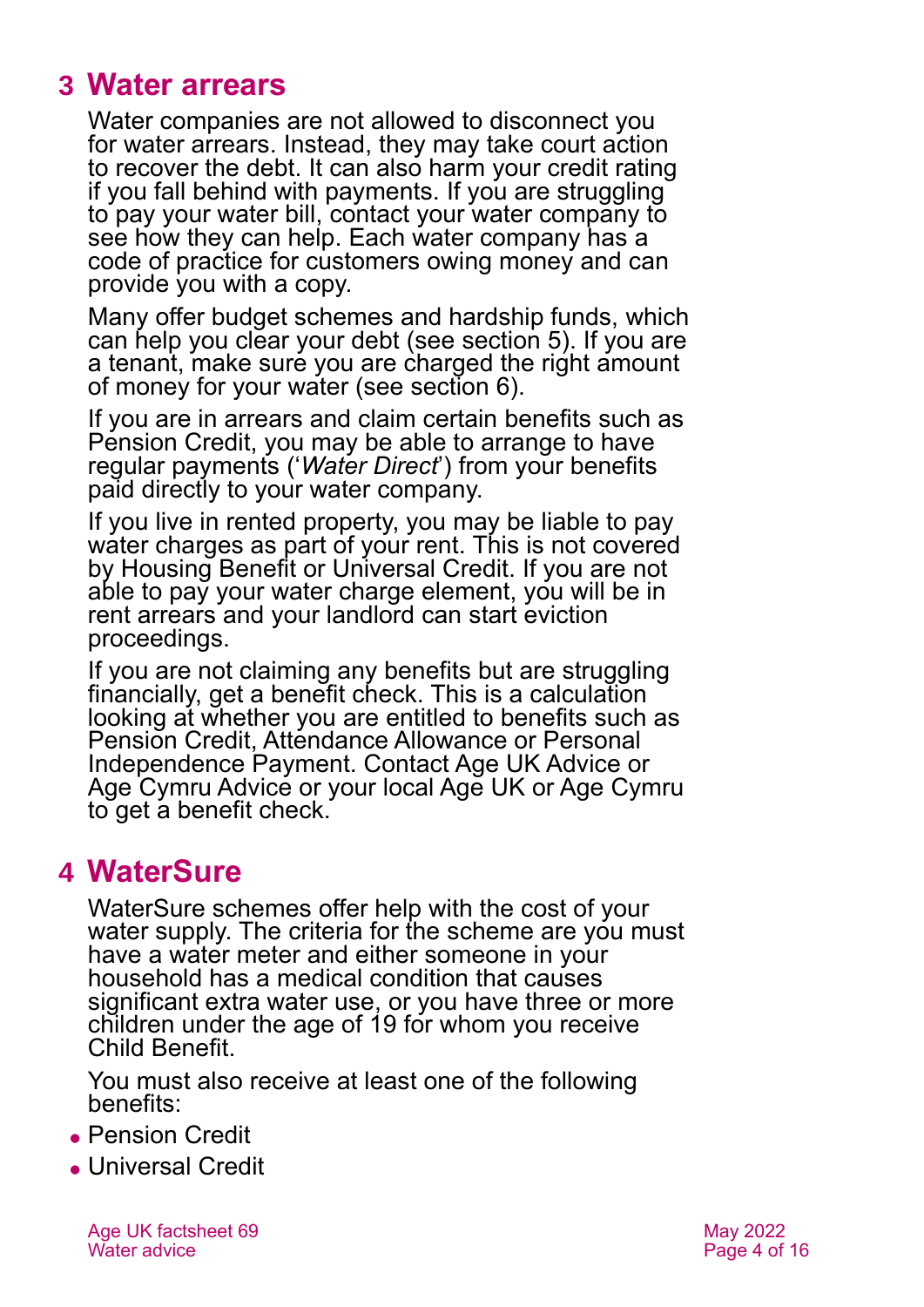- ⚫ Housing Benefit
- Income Support
- ⚫ Income-based Jobseeker's Allowance
- ⚫ Income-related Employment and Support Allowance
- ⚫ Working Tax Credit
- ⚫ Child Tax Credit (except if you only receive the family element).

In **Wales**, the list of benefits also includes Attendance Allowance, Disability Living Allowance and Personal Independence Payment.

You must provide evidence that you meet the criteria. Evidence includes a copy of the award letter of a qualifying benefit, information on your medical condition, or in some cases, a certificate from your GP.

If you qualify for WaterSure, your bill is capped and you pay no more than the average household bill for your water company, and sometimes less, even if you use more. You must reapply and supply evidence every year. The scheme is not available if you have a swimming pool, sprinkler system, or non-hand-held garden-watering device.

For more information and the list of qualifying medical conditions, contact your water company or CCW.

## <span id="page-4-0"></span>**5 Help from charitable trusts**

Some water companies have charitable trusts that can offer help if you are in difficult circumstances towards water debts or other household expenses such as bills and essential household items.

Help is discretionary and trusts set their own eligibility criteria. Contact your water company, [local Age UK](#page-14-1) or [Age Cymru,](#page-14-3) or [Citizens Advice](#page-11-0) for information.

## <span id="page-4-1"></span>**6 Water resale**

If you buy water or sewerage services from another person or company, for example, your landlord, instead of directly from a water or sewerage company, you are protected by maximum water resale rules.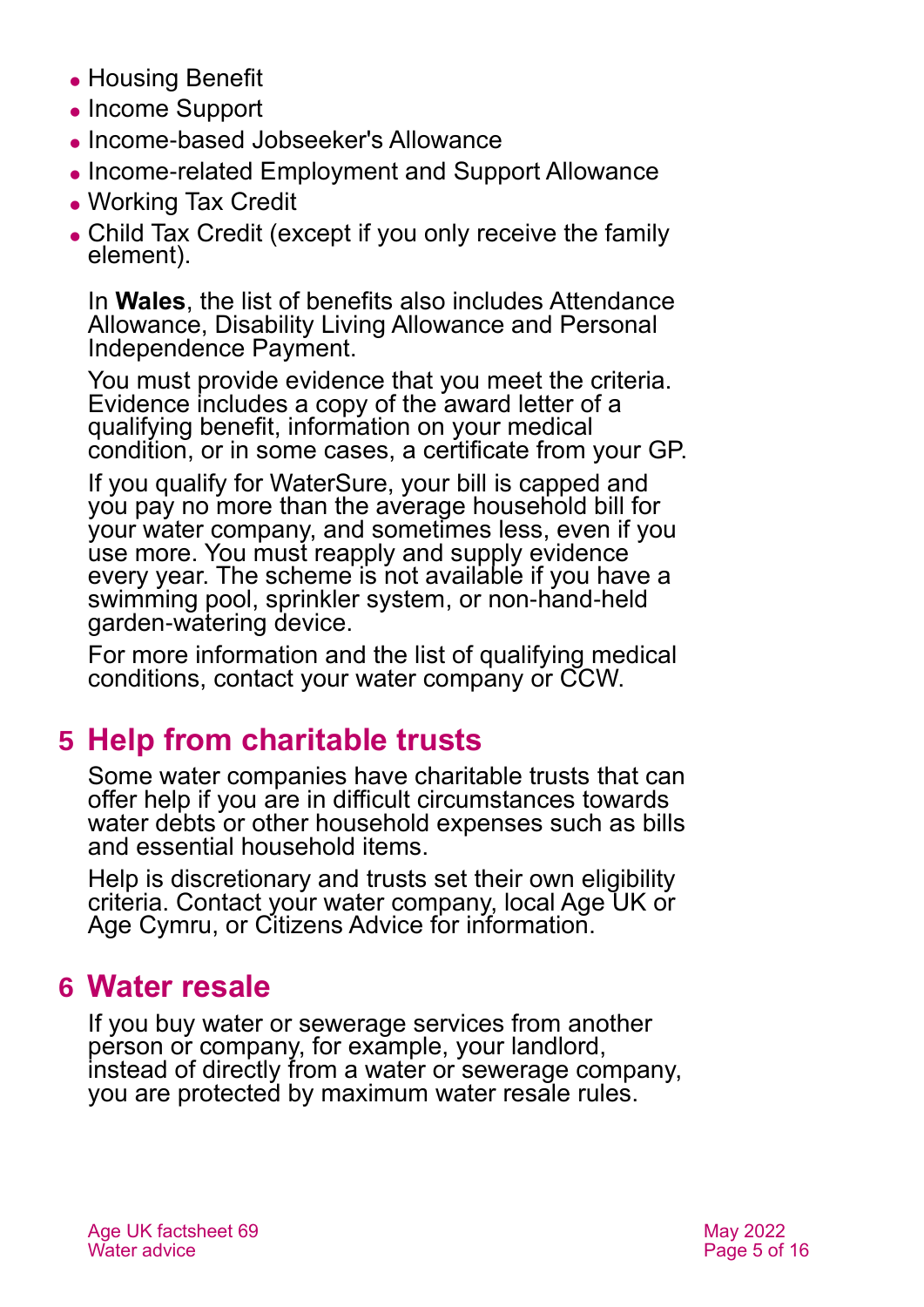Anyone reselling water or sewerage services should not charge more than the amount they are charged by the water company, plus a reasonable administration charge. Maintenance costs for water or sewerage pipework are not included in this. Costs are usually recovered through the tenant's rent or by separate agreement.

## <span id="page-5-0"></span>**7 Additional support**

Water companies keep a Priority Services register of consumers who may need extra help if their water supply is interrupted or with the way their services are provided. Anyone can register for the free assistance which includes help if you have limited mobility, are chronically sick or have a disability. To register, contact your water company for more information.

Support is also available to help you communicate with the company if you have a hearing, sight or speech impairment. Some of the services offered for free include:

- large print bills, letters and leaflets
- ⚫ '*talking*' bills your bill can be read to you over the phone, supplied on tape/CD, or in Braille
- ⚫ communicate with the company by text relay/text phone or minicom
- arranging for your bills to be sent or copied to someone you nominate, such a relative, friend or carer, who can help you read or check them
- ⚫ special arrangements to personally contact you in an emergency
- an emergency supply of water if your supply is interrupted and you would find it difficult to leave your residence to get to a collection point
- ⚫ you can be given a longer time to answer the door
- ⚫ password scheme to confirm a caller from a water company is genuine
- help reading your water meter if you have difficulty reading it yourself.

## <span id="page-5-1"></span>**8 Tips for saving water**

There are many ways to save water at home, including: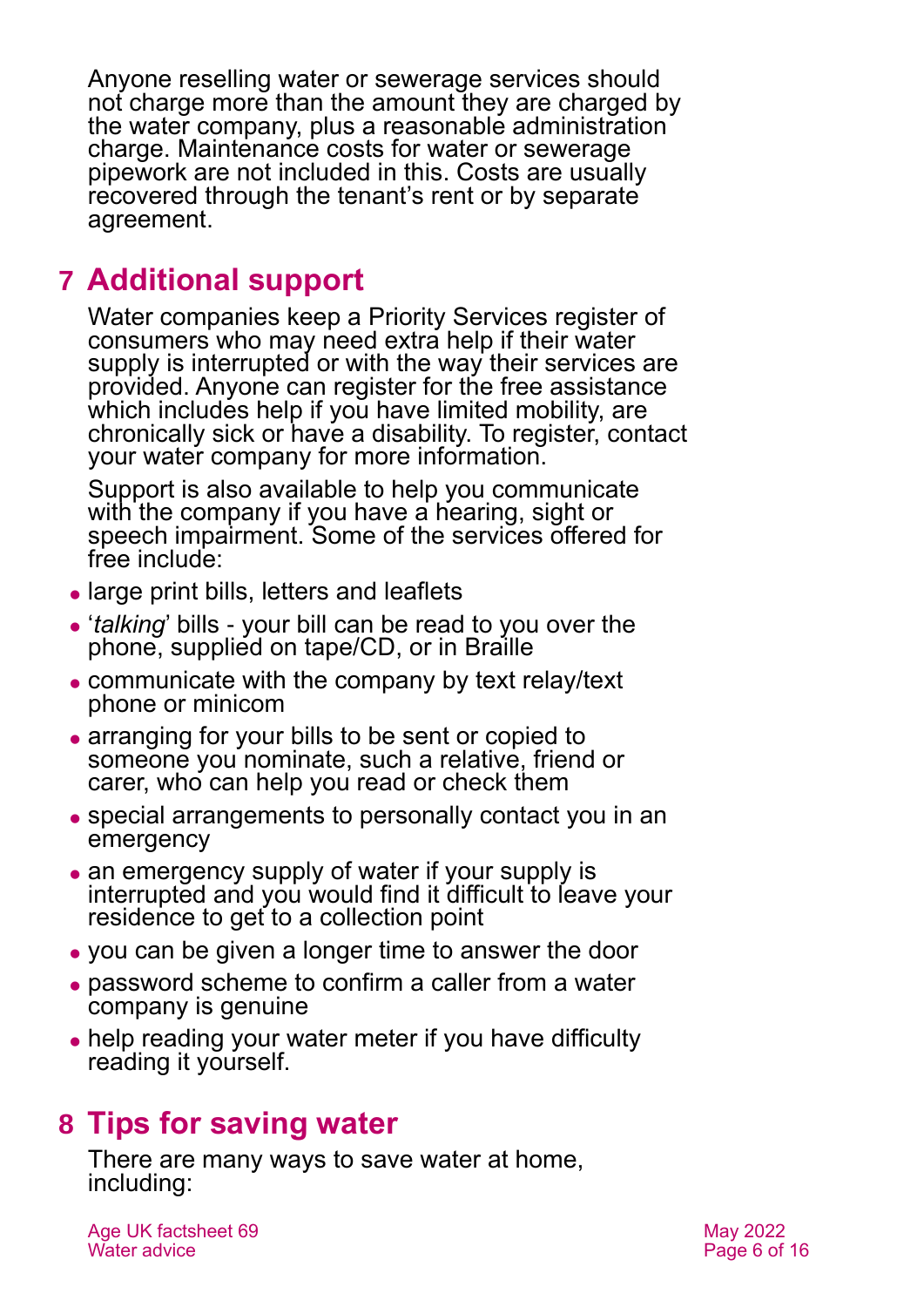- Replace worn washers on leaky taps. A dripping hot water tap wastes energy and over a year can add over £18 to your annual water bill.
- ⚫ Take showers instead of baths a 5-minute shower uses half as much water as a bath.
- Keep a bottle or jug of water in the fridge instead of running tap water until it gets cold (cover the jug and keep no longer than a day).
- ⚫ Do not leave the water running while brushing your teeth or shaving.
- Wash vegetables in a bowl rather than under running water.
- Water your garden in the early morning or evening as it will not evaporate so quickly.
- Water your garden thoroughly once a week rather than more frequently and avoid sprinklers.
- Install a water butt to collect rainwater for your garden – it is better for the garden than tap water.
- ⚫ Install a displacement device in your cistern, such as a Hippo or a Save-a-flush. This saves as much as three litres of water with every flush. Your water company may supply them for free.
- ⚫ Do not use your washing machine or dishwasher on half-load – full loads use less water than two half loads.
- Use minimum water when boiling in saucepans or kettles – saving energy as well as water.
- Ensure water pipes are lagged in time for winter burst water pipes cause serious damage and waste water. Lagging pipes reduces heat loss, saving money on energy bills.
- Know where your stop tap (stopcock) is located. If any repairs are needed, it must be turned off.
- ⚫ If a cistern or pipe bursts you must drain the system by running the cold tap. If the stop tap is stuck or leaking, have it repaired by a plumber.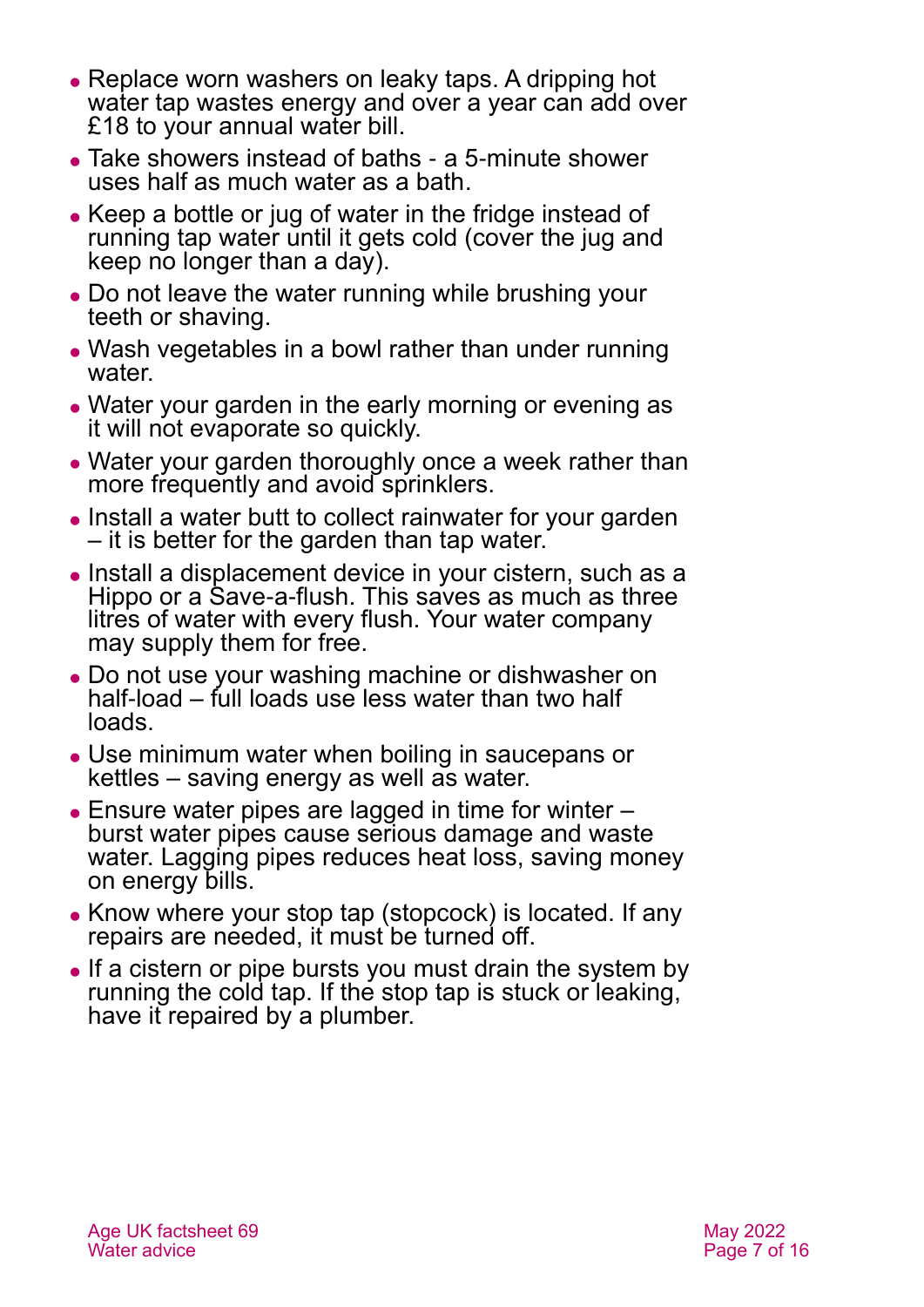## <span id="page-7-0"></span>**9 Water meters**

The [CCW](http://www.ccwater.org.uk/watermetercalculator/) website has a [water meter calculator](https://www.ccwater.org.uk/watermetercalculator/) that can estimate if you can cut your water bills by switching to a meter. The calculation is based on your water company's charges and information provided by you about your water usage. Your water company can provide you with guidance on obtaining a water meter.

Meters are installed free of charge for household customers. Tenants with a fixed-term tenancy of less than six months must ask their landlord's permission.

Tenants with a fixed term tenancy of six months or more have the right to have a water meter fitted, but they may need their landlord's permission to have an internal meter fitted if plumbing has to be altered.

#### **Note**

You can revert to unmeasured charging within two years of installation, but there are exceptions – see [section 11.](#page-9-0) This only applies if you applied for the meter, not to subsequent occupiers of the property who must keep a previously installed meter.

It may be beneficial to switch to a meter if:

- ⚫ you are a small or single occupancy household or are actively water conscious
- ⚫ your property has a high rateable value
- ⚫ you want to be in control of how much water you pay for.

Drawbacks of having a meter installed can include:

- ⚫ you may have to allow access for your meter to be read (although many water meters can be read from outside your home)
- ⚫ you do not know in advance how much your annual bill is going to be, as it varies depending on how much water you use in the year, as with other utility bills
- if you lose water through a leak on pipework beyond the meter, you may have to pay for it, although allowance may be made if this is the first time since it was installed.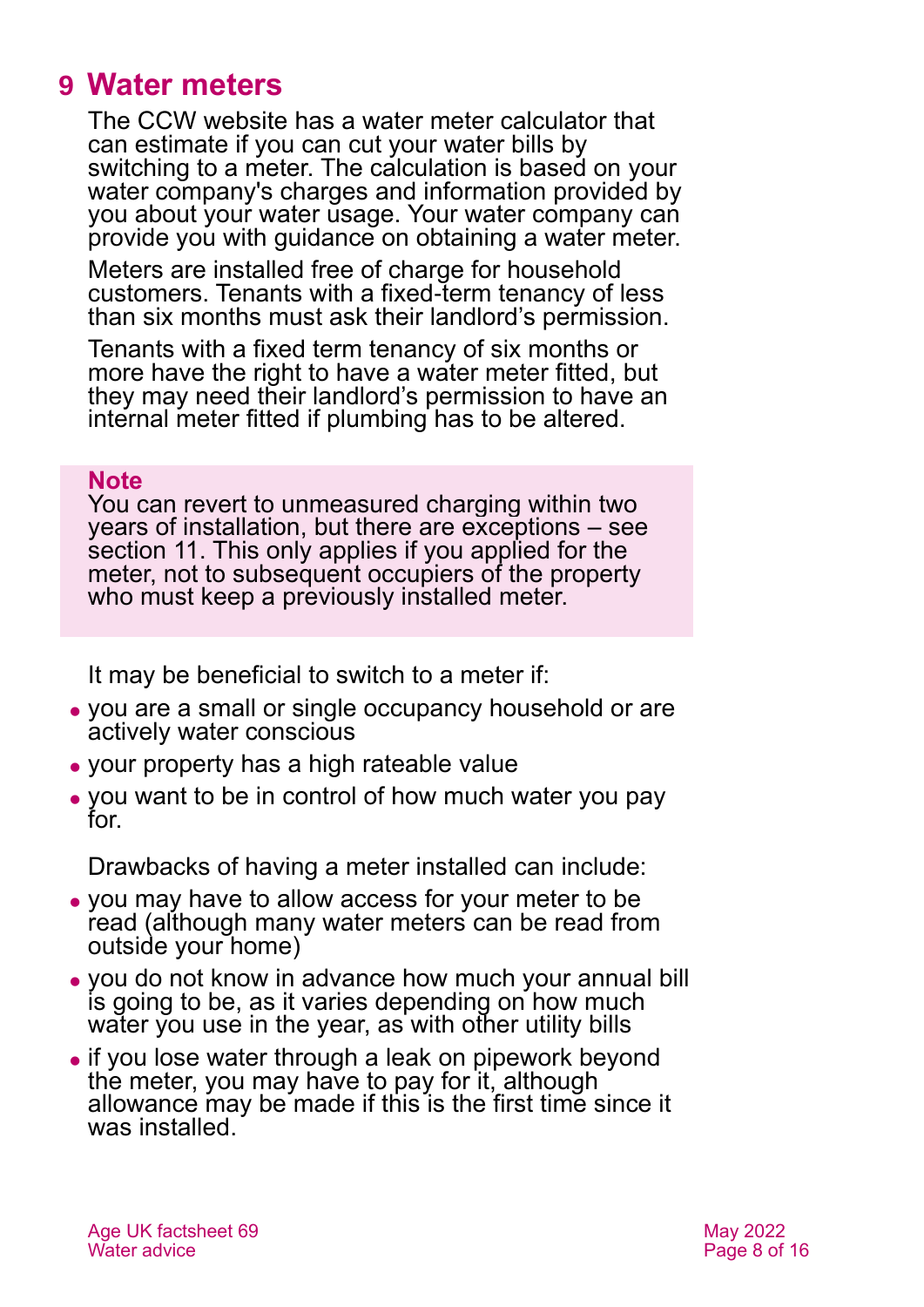#### **Note**

Water companies sometimes offer leak detection services to domestic consumers when installing a water meter. This can be free or at your expense. Leaks that can be repaired without significant excavation are sometimes repaired free of charge.

Sometimes it is impractical or too expensive for a water company to fit a meter because, for example. the work involves separating the pipe work in a tower block.

A company can refuse to install a meter when asked by a customer, but they must offer you an assessed charge bill that more closely reflects your household water use. You then have an option to stay on your current unmetered bill or switch to the assessed one.

Different water companies calculate the assessed charge in different ways. It can be based on the number of occupants, type of property, number of bedrooms, or average household charge.

All companies offer a single person assessed charge to closely reflect what a single person would have paid if it was possible to install a meter. Once you know the charge, compare it with your current bill to see if you can save money.

#### **Note**

You will not be offered an assessed charge unless you apply for a meter, or you are in an area with a compulsory metering programme and it is not possible to install a meter in your home.

## <span id="page-8-0"></span>**10 Repairing water leaks**

You may be responsible for repairing water leaks inside your property and in external pipes up to the boundary of your property. Some water companies offer free repair services for external leaks so check with them whether this is possible.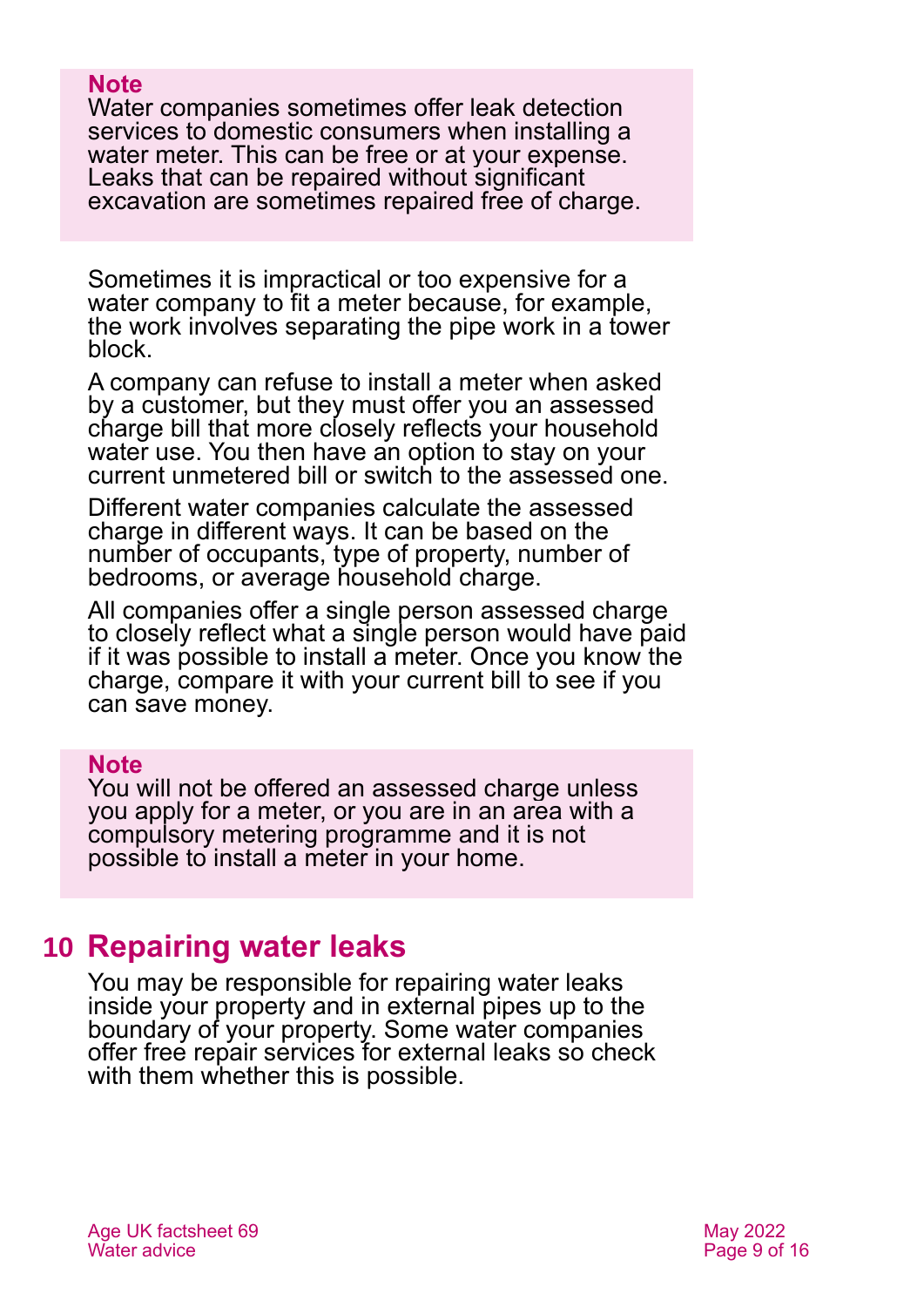If a leak is in your supply pipe and not covered by a water company's free repair service, you are responsible for repairing it. If the leak is not repaired within a certain time, the water company may carry out the repair and charge you for the work.

If you rent your home, your landlord may have responsibility for paying for and arranging a leak to be fixed, see section 5.1 of factsheet 67, *[Home](https://www.ageuk.org.uk/globalassets/age-uk/documents/factsheets/fs67_home_improvements_and_repairs_fcs.pdf)  [improvements and repairs,](https://www.ageuk.org.uk/globalassets/age-uk/documents/factsheets/fs67_home_improvements_and_repairs_fcs.pdf)* for more information.

If you own your own home, check whether your home insurance contents policy covers repairs for water leaks.

## <span id="page-9-0"></span>**11 Compulsory metering**

Water companies are legally entitled to install meters in areas that have been declared as being seriously water stressed. Many of these are in the Southeast of England. Customers in these areas, are being switched over to water meters and if you live in one of these areas, you will have no choice on how you are charged.

If it is not possible to fit a meter at your home, you may be placed on an assessed charge, which is a fixed amount that more closely matches the amount of water your household uses.

Your water company can insist you have a water meter installed if you have a swimming pool, power shower, large bath or garden sprinkler.

## <span id="page-9-1"></span>**12 Surface water drainage**

Surface water is the rainwater that drains from a property into a sewer. The water company collects and treats this water and charges customers for the service.

If rainwater does not drain from your property into a public sewer, because you have a soakaway, you may be entitled to a surface water drainage rebate. You must claim this from your water company and provide evidence.

If you are awarded a rebate, it applies from the beginning of the financial year in which you claim. You may receive a rebate of previous year's charges. The extent of this depends on the policy of your company.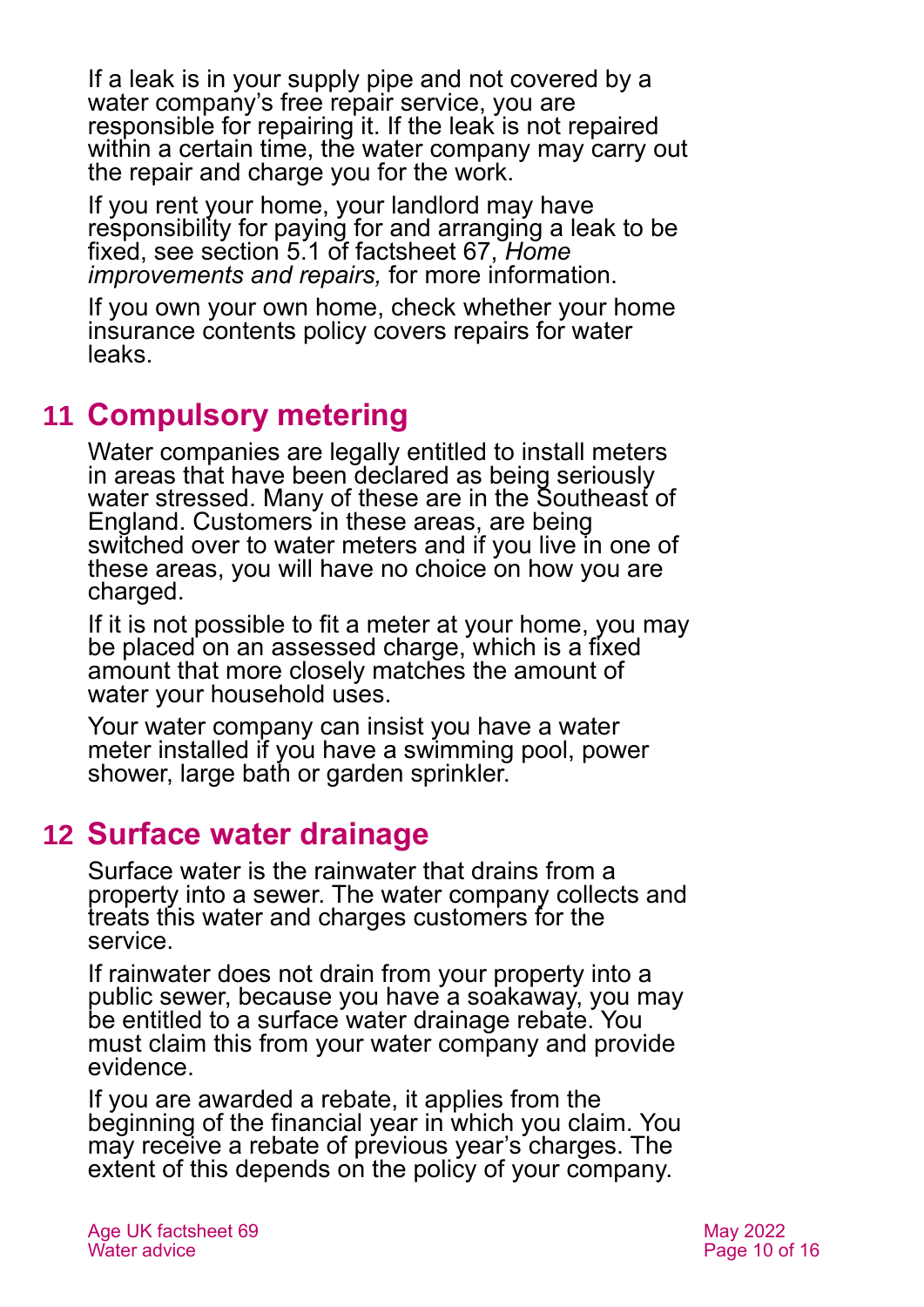## **13 Temporary water use restrictions**

<span id="page-10-0"></span>If there has been a prolonged period of low rainfall, it may become necessary for the water companies to take steps to ensure supplies are maintained and the natural water sources they rely on are conserved. Water companies set out the steps they will take to manage a drought situation in their Drought Plan.

Companies may impose different levels of restrictions on water use depending on the severity of the situation.

These include:

- Temporary Use Restrictions (hosepipe/sprinkler bans)
- ⚫ drought orders give a water company the power to ban all non-essential use
- ⚫ drought permits allow companies to take water temporarily from other sources such as rivers and groundwater
- ⚫ emergency drought orders allow companies to restrict water use in any way deemed necessary, which could, in a very severe drought, mean cutting off water supply to homes and setting up standpipes in streets.

Being water efficient is always important but during a drought situation, it helps to conserve limited resources and avoid more severe restrictions becoming necessary.

For information and update reports on drought in **England**, see the Environment Agency website [www.gov.uk/government/organisations/environment](http://www.gov.uk/government/organisations/environment-agency)[agency](http://www.gov.uk/government/organisations/environment-agency)

In **Wales**, see the Natural Resources Wales website [www.naturalresources.wales](http://www.naturalresources.wales/)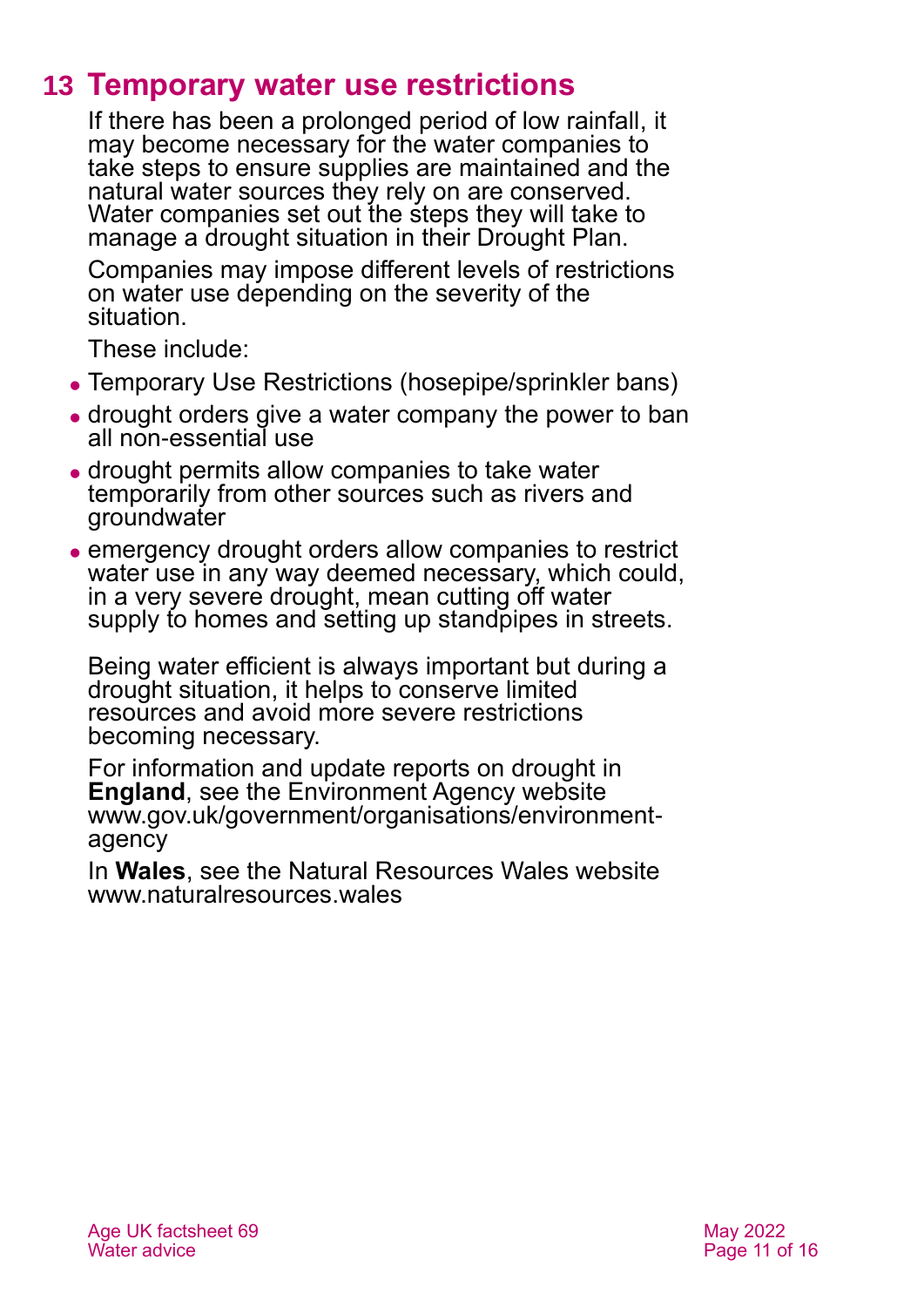## **Useful organisations**

### <span id="page-11-0"></span>**Citizens Advice**

England or Wales go to [www.citizensadvice.org.uk](http://www.citizensadvice.org.uk/) In England telephone 0800 144 8848 In Wales telephone 0800 702 2020

National network of advice centres offering free, confidential, independent advice, face to face or by telephone.

### **CCW**

[www.ccwater.org.uk](http://www.ccwater.org.uk/) Telephone 0300 034 2222 (England) Mon-Fri 08.30- 17.00 Telephone 0300 034 3333 (Wales) Mon-Fri 08.30- 17.00

Independent voice for water consumers. If you have a problem with your water company, complain to them. If you are not satisfied with the way they deal with your complaint, contact CCW.

### **Environment Agency**

[www.gov.uk/government/organisations/environment](http://www.gov.uk/government/organisations/environment-agency)[agency](http://www.gov.uk/government/organisations/environment-agency)

For information and update reports on drought and flooding in England.

### **Natural Resources Wales**

<https://naturalresources.wales/>

A Welsh Government body that can provide information and update reports on drought and flooding in Wales.

### **Office of Water Services (Ofwat)**

[www.ofwat.gov.uk](http://www.ofwat.gov.uk/) Telephone 0121 644 7500

Independent regulatory body who monitor and regulate water company activities.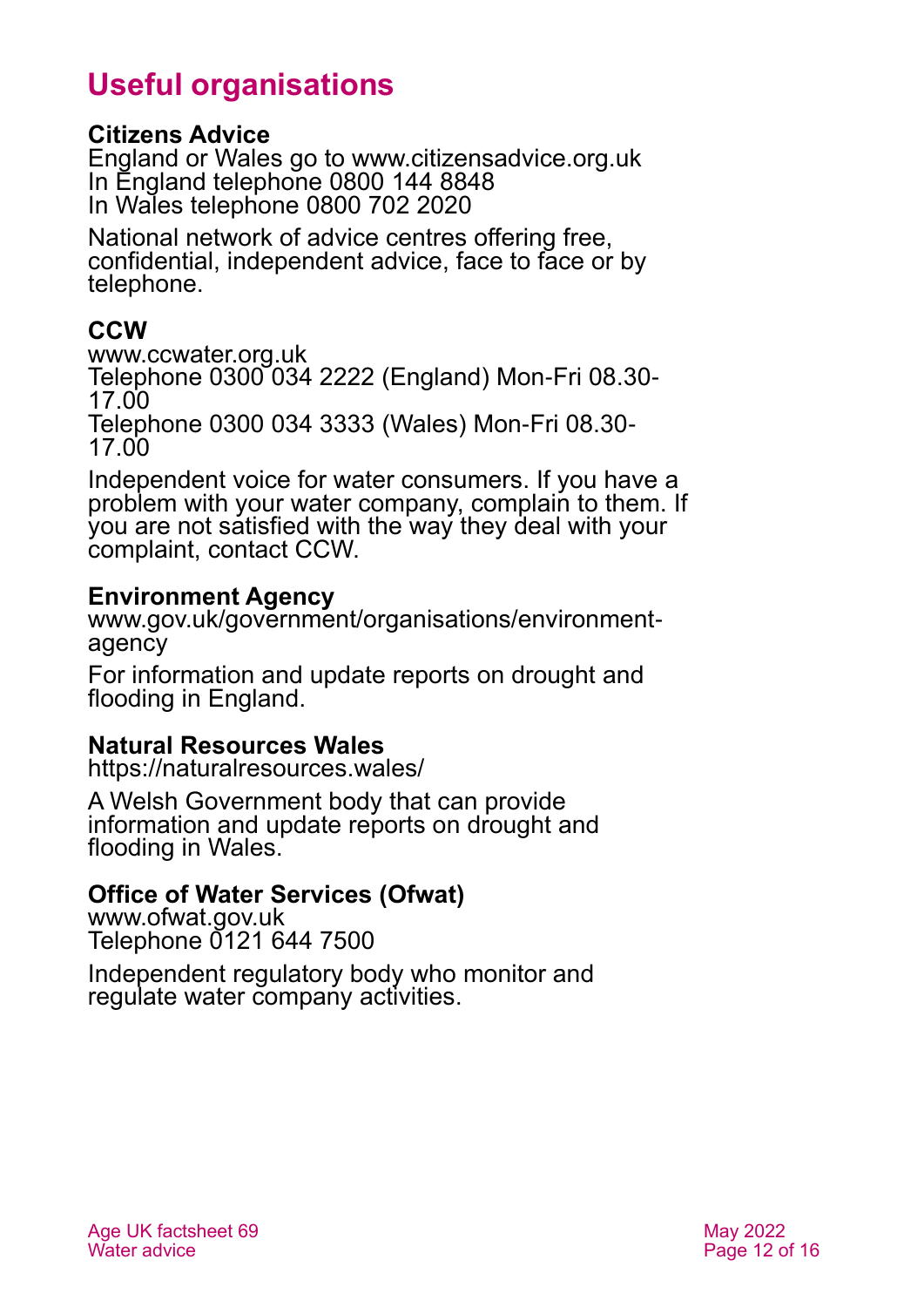### **TrustMark**

[www.trustmark.org.uk](http://www.trustmark.org.uk/) Telephone 0333 555 1234 Mon-Fri 09.00-17.00

Assistance in finding builders, plumbers, electricians, roofers and firms awarded the TrustMark by approved scheme operators who comply with governmentendorsed standards.

### **Welsh Water**

[www.dwrcymru.com](http://www.dwrcymru.com/) Telephone 0800 052 0145 Mon - Fri 08.00-18.00, Sat 09.00-13.00

Not-for-profit company providing water services to consumers in Wales.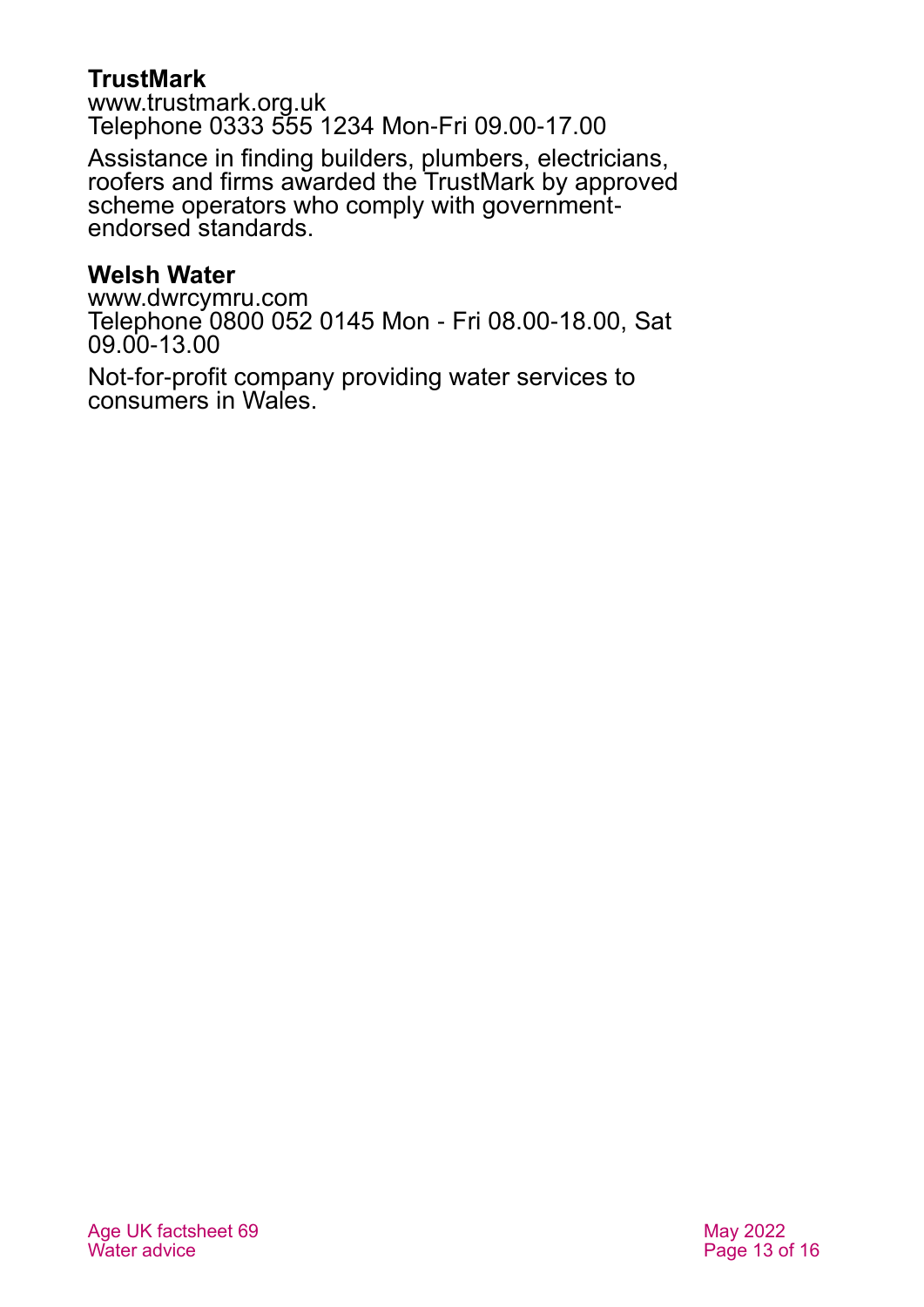Age UK factsheet 69 May 2022 Water advice Page 14 of 16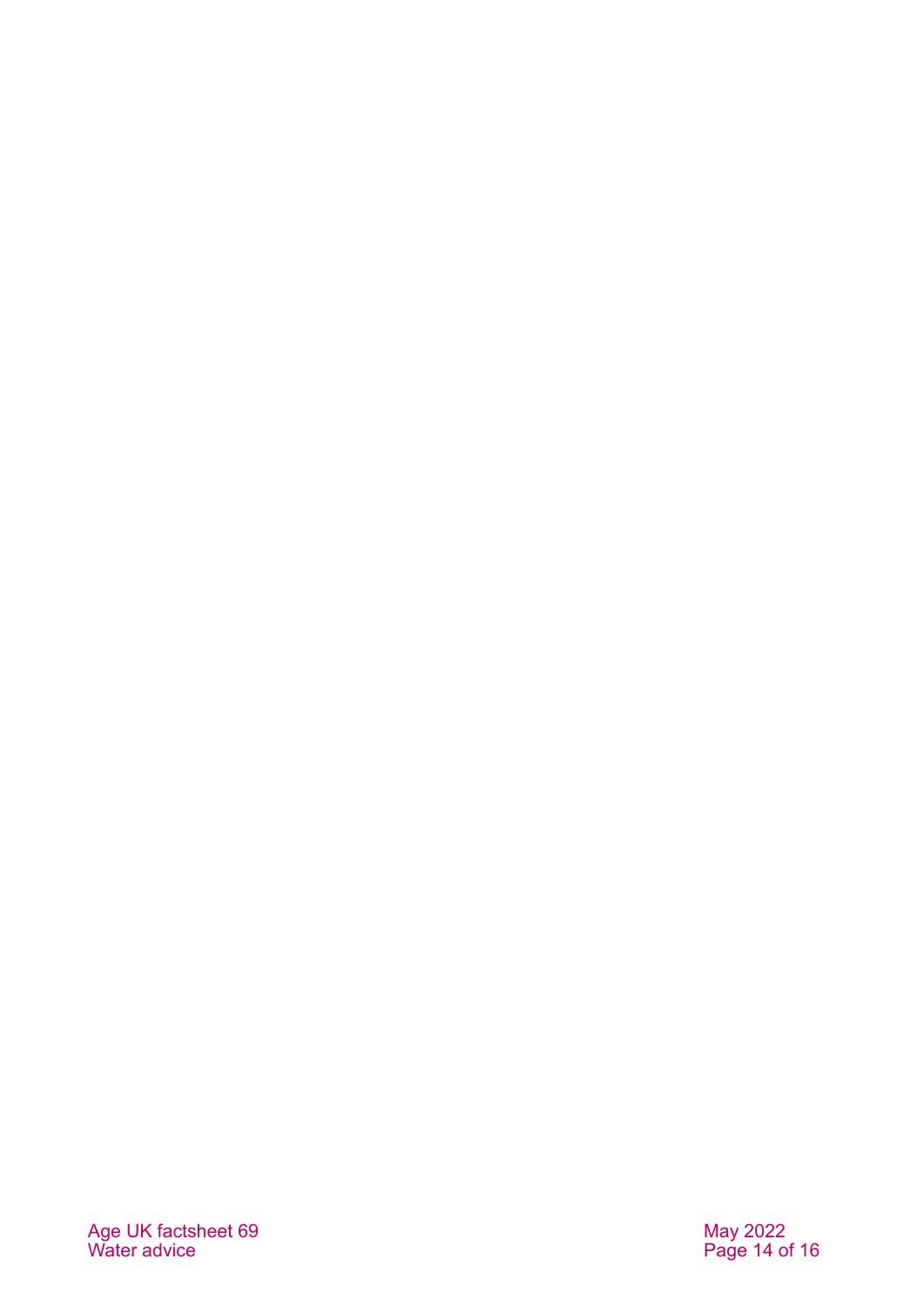## **Age UK**

Age UK provides advice and information for people in later life through our Age UK Advice line, publications and online. Call Age UK Advice to find out whether there is a local Age UK near you, and to order free copies of our information guides and factsheets.

### <span id="page-14-1"></span>**Age UK Advice**

[www.ageuk.org.uk](http://www.ageuk.org.uk/) 0800 169 65 65 Lines are open seven days a week from 8.00am to 7.00pm

### <span id="page-14-3"></span>**In Wales contact**

**Age Cymru Advice**

[www.agecymru.org.uk](http://www.agecymru.org.uk/) 0300 303 4498

### **In Northern Ireland contact**

**Age NI** [www.ageni.org](http://www.ageni.org/) 0808 808 7575

### <span id="page-14-0"></span>**In Scotland contact**

<span id="page-14-2"></span>**Age Scotland** [www.agescotland.org.uk](http://www.agescotland.org.uk/) 0800 124 4222

## **Support our work**

We rely on donations from our supporters to provide our guides and factsheets for free. If you would like to help us continue to provide vital services, support, information and advice, please make a donation today by visiting [www.ageuk.org.uk/donate](http://www.ageuk.org.uk/donate) or by calling 0800 169 87 87.